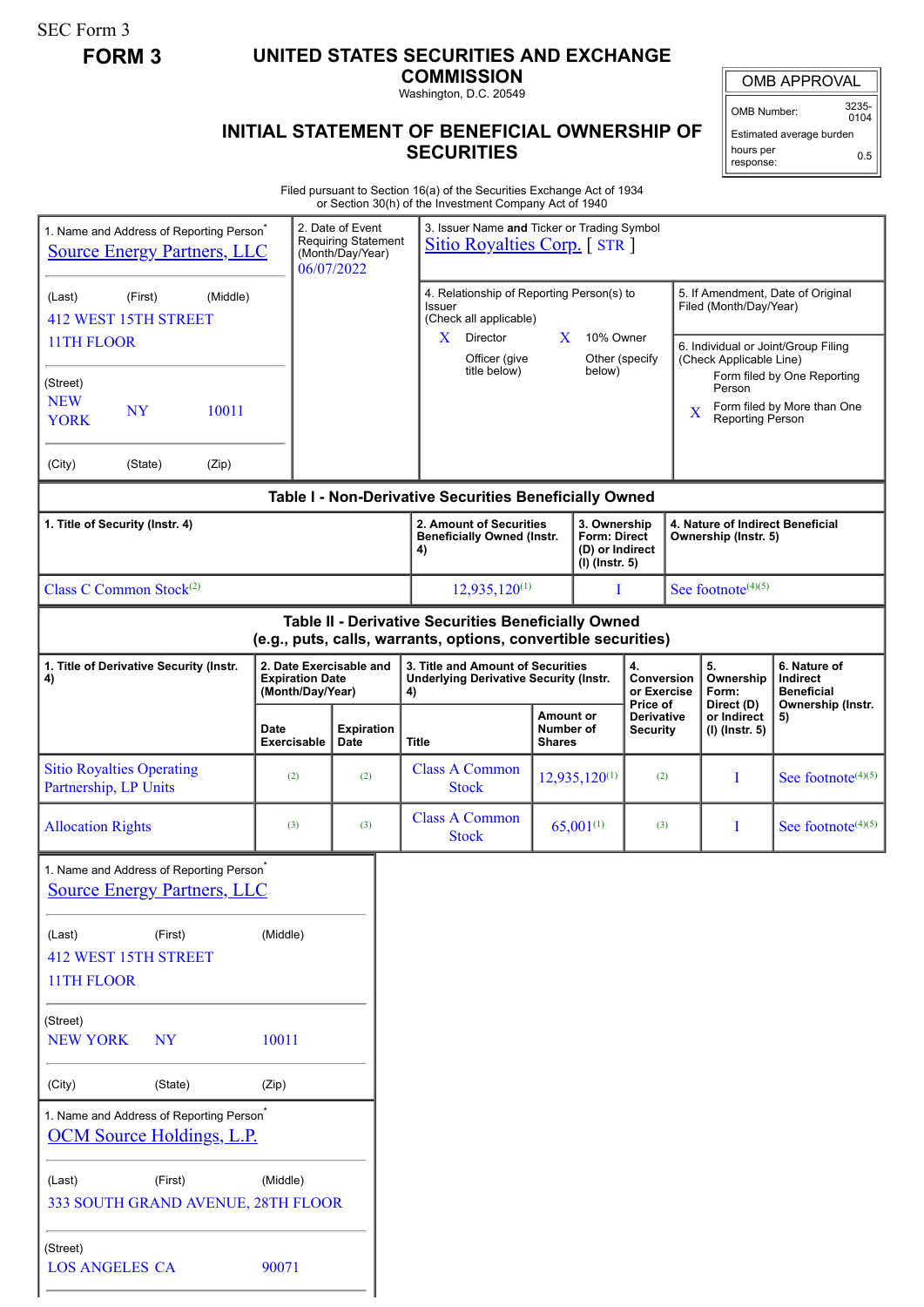| (City)                                                                                    | (State)                                                                              | (Zip)    |  |  |  |  |  |
|-------------------------------------------------------------------------------------------|--------------------------------------------------------------------------------------|----------|--|--|--|--|--|
| 1. Name and Address of Reporting Person <sup>*</sup><br><b>Oaktree Fund GP, LLC</b>       |                                                                                      |          |  |  |  |  |  |
| (Last)                                                                                    | (First)                                                                              | (Middle) |  |  |  |  |  |
|                                                                                           | 333 SOUTH GRAND AVENUE, 28TH FLOOR                                                   |          |  |  |  |  |  |
| (Street)<br><b>LOS ANGELES CA</b>                                                         |                                                                                      | 90071    |  |  |  |  |  |
| (City)                                                                                    | (State)                                                                              | (Zip)    |  |  |  |  |  |
| 1. Name and Address of Reporting Person <sup>*</sup><br><u>OAKTREE FUND GP I, L.P.</u>    |                                                                                      |          |  |  |  |  |  |
| (Last)                                                                                    | (First)<br>333 SOUTH GRAND AVENUE, 28TH FLOOR                                        | (Middle) |  |  |  |  |  |
| (Street)<br><b>LOS ANGELES CA</b>                                                         |                                                                                      | 90071    |  |  |  |  |  |
| (City)                                                                                    | (State)                                                                              | (Zip)    |  |  |  |  |  |
| 1. Name and Address of Reporting Person <sup>*</sup><br><b>Oaktree Capital I, L.P.</b>    |                                                                                      |          |  |  |  |  |  |
| (Last)                                                                                    | (First)                                                                              | (Middle) |  |  |  |  |  |
|                                                                                           | 333 SOUTH GRAND AVENUE, 28TH FLOOR                                                   |          |  |  |  |  |  |
| (Street)<br><b>LOS ANGELES CA</b>                                                         |                                                                                      | 90071    |  |  |  |  |  |
| (City)                                                                                    | (State)                                                                              | (Zip)    |  |  |  |  |  |
| 1. Name and Address of Reporting Person <sup>®</sup><br><u>OCM HOLDINGS I, LLC</u>        |                                                                                      |          |  |  |  |  |  |
| (Last)                                                                                    | (First)<br>333 SOUTH GRAND AVENUE, 28TH FLOOR                                        | (Middle) |  |  |  |  |  |
| (Street)                                                                                  |                                                                                      |          |  |  |  |  |  |
| <b>LOS ANGELES CA</b>                                                                     |                                                                                      | 90071    |  |  |  |  |  |
| (City)                                                                                    | (State)                                                                              | (Zip)    |  |  |  |  |  |
|                                                                                           | 1. Name and Address of Reporting Person <sup>*</sup><br><u>OAKTREE HOLDINGS, LLC</u> |          |  |  |  |  |  |
| (Last)                                                                                    | (First)<br>333 SOUTH GRAND AVENUE, 28TH FLOOR                                        | (Middle) |  |  |  |  |  |
| (Street)<br><b>LOS ANGELES CA</b>                                                         |                                                                                      | 90071    |  |  |  |  |  |
| (City)                                                                                    | (State)                                                                              | (Zip)    |  |  |  |  |  |
| 1. Name and Address of Reporting Person <sup>*</sup><br><b>Oaktree Capital Group, LLC</b> |                                                                                      |          |  |  |  |  |  |
| (Last)                                                                                    | (First)<br>333 SOUTH GRAND AVENUE, 28TH FLOOR                                        | (Middle) |  |  |  |  |  |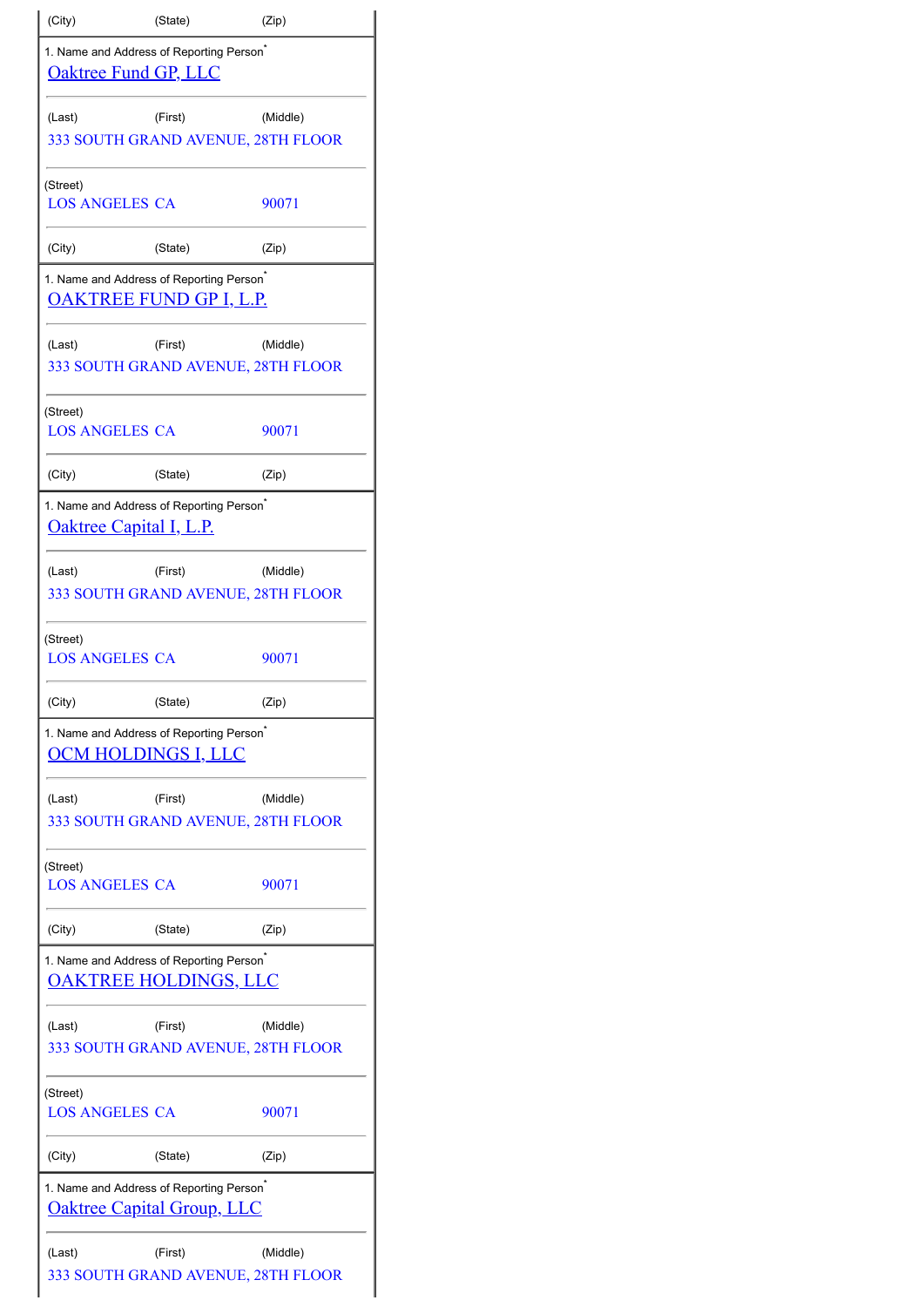| (Street)                                             |                                    |          |  |  |  |  |  |  |
|------------------------------------------------------|------------------------------------|----------|--|--|--|--|--|--|
| LOS ANGELES CA                                       |                                    | 90071    |  |  |  |  |  |  |
|                                                      |                                    |          |  |  |  |  |  |  |
| (City)                                               | (State)                            | (Zip)    |  |  |  |  |  |  |
| 1. Name and Address of Reporting Person <sup>®</sup> |                                    |          |  |  |  |  |  |  |
| <b>Oaktree Capital Group Holdings GP, LLC</b>        |                                    |          |  |  |  |  |  |  |
|                                                      |                                    |          |  |  |  |  |  |  |
| (Last)                                               | (First)                            | (Middle) |  |  |  |  |  |  |
|                                                      | 333 SOUTH GRAND AVENUE, 28TH FLOOR |          |  |  |  |  |  |  |
|                                                      |                                    |          |  |  |  |  |  |  |
| (Street)                                             |                                    |          |  |  |  |  |  |  |
| LOS ANGELES CA                                       |                                    | 90071    |  |  |  |  |  |  |
|                                                      |                                    |          |  |  |  |  |  |  |
| (City)                                               | (State)                            | (Zip)    |  |  |  |  |  |  |
|                                                      |                                    |          |  |  |  |  |  |  |

#### **Explanation of Responses:**

1. Securities issued pursuant to and in connection with that certain Agreement and Plan of Merger (the "Merger Agreement"), dated January 11, 2022, by and among Sitio Royalties Corp., a Delaware corporation (f/k/a Falcon Minerals Corporation, the "Issuer"), Sitio Royalties Operating Partnership, LP, a Delaware limited partnership (f/k/a Falcon Minerals Operating Partnership, LP, "Sitio OpCo"), Ferrari Merger Sub A LLC, a Delaware limited liability company and wholly owned subsidiary of Sitio OpCo ("Merger Sub"), and DPM HoldCo, LLC, a Delaware limited liability company ("Desert Peak"), pursuant to which Merger Sub merged with and into Desert Peak (the "Merger"), with Desert Peak continuing as the surviving entity in the Merger as a wholly owned subsidiary of Sitio OpCo.

2. Each share of Class C Common Stock has no economic rights but entitles its holder to one vote on all matters to be voted on by shareholders generally. The terms of the Second Amended and Restated Agreement of Limited Partnership of Sitio OpCo provide that, subject to certain restrictions contained therein, each holder of common units representing limited partnership interests in Sitio OpCo ("OpCo Units") (other than the Issuer) generally has the right to cause Sitio OpCo to redeem all or a portion of its OpCo Units (the "Redemption Right") in exchange for shares of Class A Common Stock of the Issuer on a one-for-one basis or, at Sitio OpCo's election, an equivalent amount of cash. In connection with any redemption of OpCo Units pursuant to the Redemption Right, the corresponding number of shares of the Class C Common Stock will be cancelled. The OpCo Units and the right to exercise the Redemption Right have no expiration date.

3. In connection with the transactions under the Merger Agreement, certain shares of Class C Common Stock and OpCo Units issued as consideration in the Merger are subject to forfeiture by the holders thereof under certain circumstances. Each Allocation Right refers to the Reporting Person's (as defined below) right to receive one share of Class C Common Stock and one OpCo Unit to the extent any shares of Class C Common Stock and OpCo Units are forfeited by the original holders thereof. Class C Common Stock, OpCo Units or any other class or series of capital stock of the Issuer will be issued pursuant to Allocation Rights solely to the extent a corresponding forfeiture of specified shares of Class C Common Stock and OpCo Units has occurred.

4. This Form 4 is being filed jointly by (each, a "Reporting Person" and, collectively, the "Reporting Persons") (i) Source Energy Partners, LLC ("Source Energy") as the direct holder of securities, (ii) OCM Source Holdings, L.P. ("OCM Source"), in its capacity as the sole owner of Series A Units of Source Energy, Oaktree Fund GP, LLC ("Fund GP"), in its capacity as the general partner of OCM Source, (iv) Oaktree Fund GP I, L.P. ("Fund GP I"), in its capacity as the managing member of Fund GP, (v) Oaktree Capital I, L.P. ("Capital I"), in its capacity as the general partner of Fund GP I, (vi) OCM Holdings I, LLC ("Holdings I"), in its capacity as general partner of Capital I, (cont'd in FN5)

5. (cont'd from FN4) (vii) Oaktree Holdings, LLC ("Holdings"), in its capacity as the managing member of Holdings I, (viii) Oaktree Capital Group, LLC ("OCG"), in its capacity as managing member of Holdings, (ix) Oaktree Capital Group Holdings GP, LLC ("OCGH GP"), as indirect owner of the class B units of of OCG, (x) Brookfield Asset Management Inc. ("BAM"), in its capacity as the indirect owner of the class A units of OCG and (xi) BAM Partners Trust ("BAM Partnership"), in its capacity as the sole owner of Class B Limited Voting Shares of BAM.

#### **Remarks:**

The Reporting Person may be deemed to be a director by deputization for purposes of Section 16 under the Securities Exchange Act of 1934, as amended, by virtue of the fact that Mr. Allen W. Li, a member of the Board of Managers of the Reporting Person, currently serves on the board of directors of the Issuer. // Form 1 of 2

> /s/ See Signatures Included  $\frac{1}{10}$  See Signatures included  $\frac{06}{16/2022}$

\*\* Signature of Reporting <sub>Date</sub><br>Person

Reminder: Report on a separate line for each class of securities beneficially owned directly or indirectly.

\* If the form is filed by more than one reporting person, *see* Instruction 5 (b)(v).

\*\* Intentional misstatements or omissions of facts constitute Federal Criminal Violations *See* 18 U.S.C. 1001 and 15 U.S.C. 78ff(a).

Note: File three copies of this Form, one of which must be manually signed. If space is insufficient, *see* Instruction 6 for procedure.

**Persons who respond to the collection of information contained in this form are not required to respond unless the form displays a currently valid OMB Number.**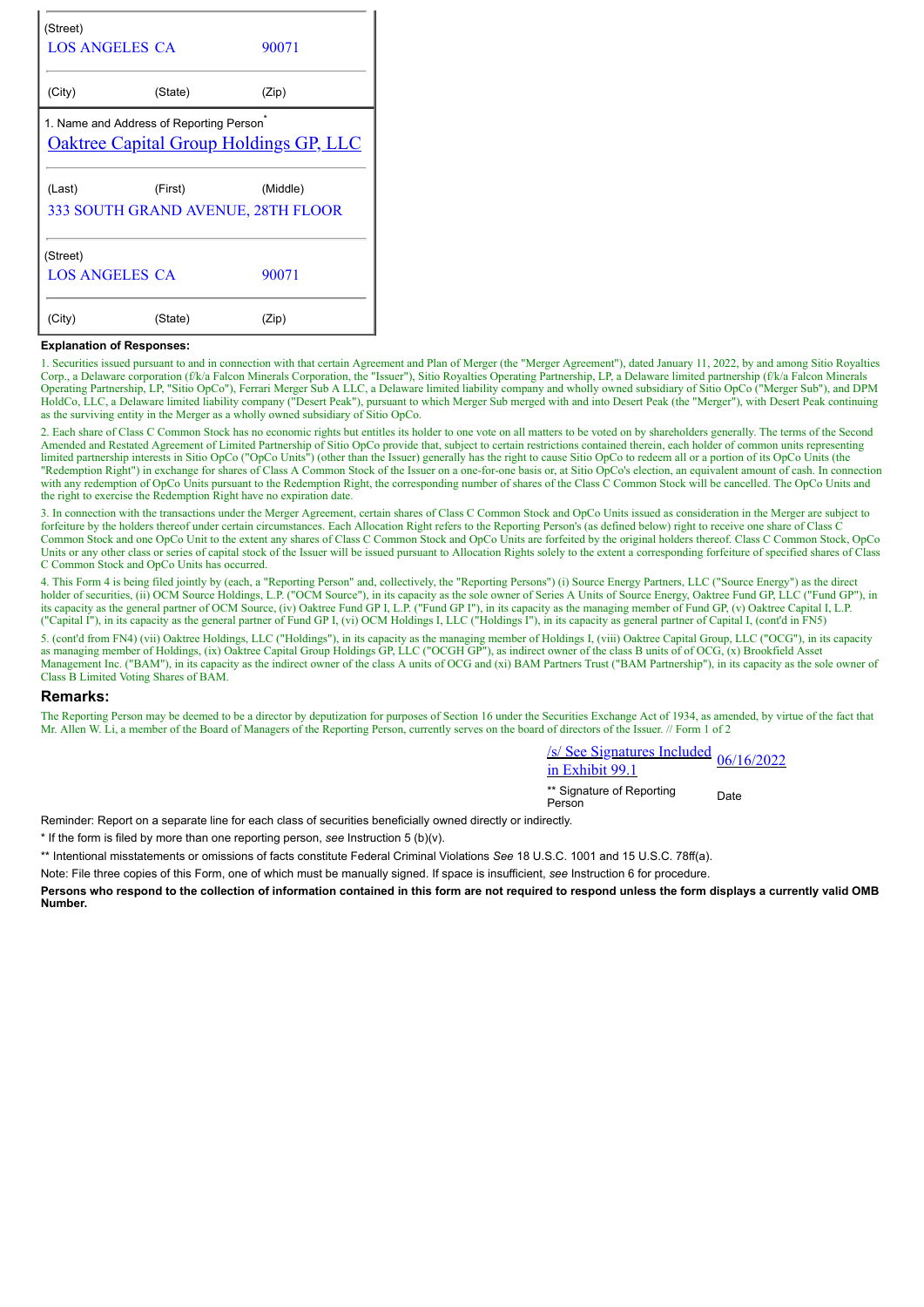This Statement on Form 3 is filed jointly by the Reporting Persons listed below. The principal business address of each of these Reporting Persons can be found on the Form 3 filed herewith.

Name of Designated Filer: SOURCE ENERGY PARTNERS, LLC

Date of Event Requiring Statement: June 7, 2022

Issuer Name and Ticker or Trading Symbol: SITIO ROYALTIES CORP. [STR]

#### **SOURCE ENERGY PARTNERS, LLC**

- By: Oaktree Fund GP I, L.P.
- Its: Managing Member
- By: /s/ Henry Orren Name: Henry Orren Title: Senior Vice President

## **OCM SOURCE HOLDINGS, L.P.**

- By: Oaktree Fund GP, L.P.
- Its: General Partner
- By: Oaktree Fund GP I, L.P.
- Its: Managing Member
- By: /s/ Henry Orren Name: Henry Orren Title: Senior Vice President

#### **OAKTREE FUND GP, LLC**

- By: Oaktree Fund GP I, L.P.
- Its: Managing Member
- By: /s/ Henry Orren Name: Henry Orren Title: Authorized Signatory

#### **OAKTREE FUND GP I, L.P.**

By: /s/ Henry Orren Name: Henry Orren Title: Authorized Signatory

# **OAKTREE CAPITAL I, L.P.**

By: /s/ Henry Orren Name: Henry Orren Title: Senior Vice President